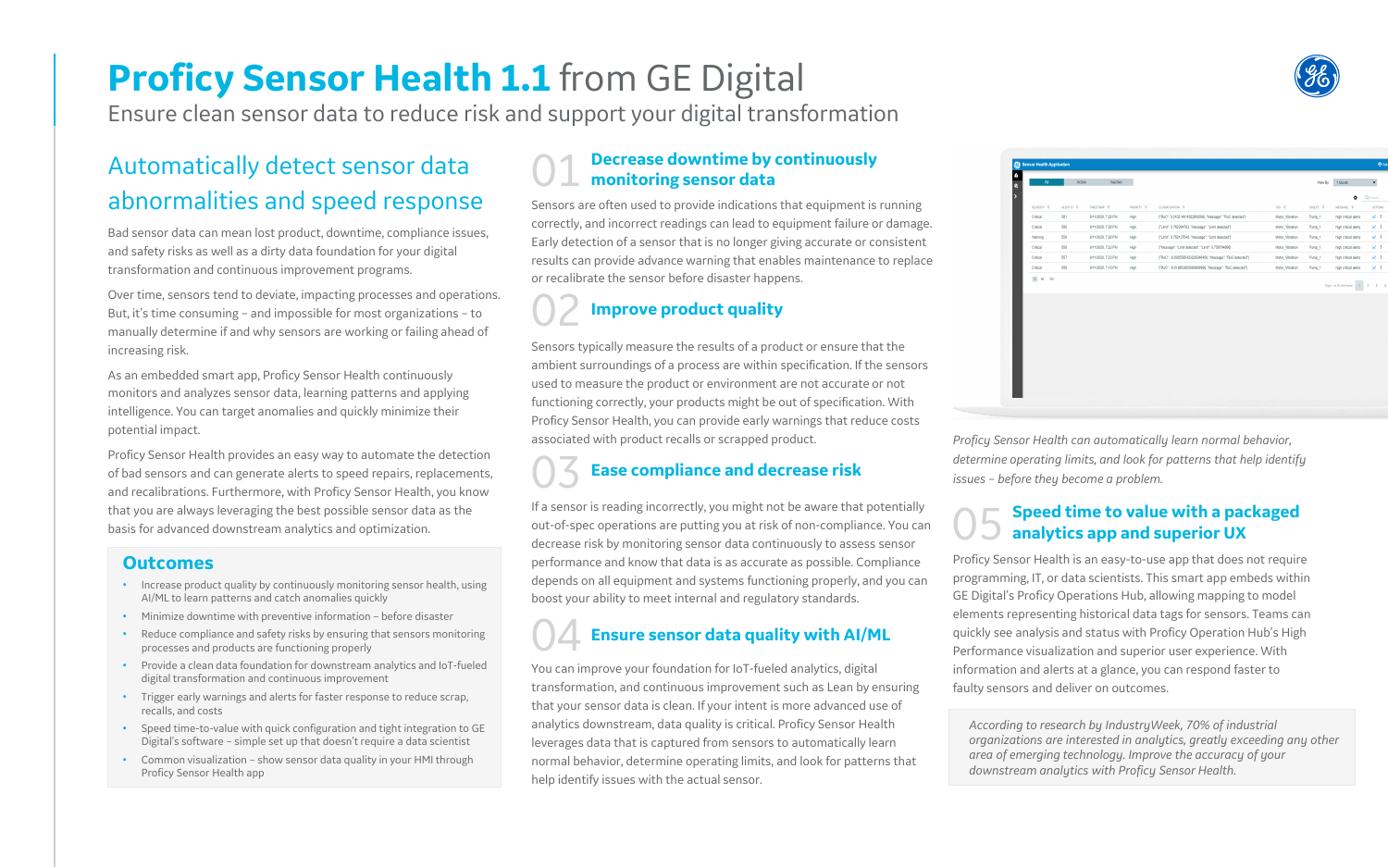# **Features**

- Embedded intelligent app that continuously monitors and analyzes sensor data
- Generates alerts notifying staff for fast action
- AI/ML technology learns patterns based on past activity and applies intelligence
- Modern, easy-to-use configuration including messages and ability to select individual tags or by Object type in historian
- Alert application included with summary of detected sensor anomalies as well as the ability to filter and sort, drill into more detail, and tell the system to ignore a detection. Feedback enables adaptive training
- Targeted anomalies include: quality of data (systematic errors, outliers/range limits, missing data, constant value, bias/offset, drift), random errors such as noise, inactivity such as stuck at zero or dead sensor, rate of changes (ROC)/frequency variations/oscillations, and resolution behavior
- Anomaly trend visualization: Trend View page where users can visualize anomalies with color coding for sensors already configured for sensor health. Hovering provides anomaly details, rank, and possible defects
- Configure running state in addition to sensor value non-continuous operations, enabling more accurate learning from historical data and reducing false alerts
- HTML5 for platform independence

# **Proficy Sensor Health 1.1** from GE Digital

Ensure clean sensor data to reduce risk and support your digital transformation

**Critical operations** • Prevent unplanned shut down/stoppage due to abnormal ons (ex. Cleanroom control)

# **Hardware Requirements**

The following hardware requirements are not comprehensive. Please refer to the Getting Started Guide or GE Digital for complete requirements information related to your application.

#### **Minimum Server Requirements:**

- 4-core CPU
- 16GB RAM

# **Software Requirements**

#### **Supported Operating Systems**

#### **Servers:**

- Microsoft Windows Server 2019
- Microsoft Windows Server 2016
- **Client Operating Systems:**
- Microsoft Windows Server 2019
- Microsoft Windows Server 2016
- Microsoft Windows Server 2012
- Microsoft Windows 10 Pro
- Microsoft Windows 8.1 Pro

**Data Management: Proficy Historian**

Systems rely on data for control decisions and alerting. tream analytics rely on accurate sensor data

dd machines that leverage sensors

**Product guarger is used for measuring product quality** 

Hardware and software requirements are representative and may vary by customer deployment. Please consult the product documentation for more details.



Efficient operations, analysis, and analytics require good data – including functioning sensors. Automatically detect abnormalities & drive alerts with Proficy Sensor Health.

[LEARN MORE](https://www.ge.com/digital/applications/proficy-operations-hub/sensor-health)

*Proficy Sensor Health provides an easy way to automate the detection of bad sensors and can generate alerts to speed repairs, replacements, and recalibrations.*



# **Typical Applications**

| <b>Data Quality for</b><br><b>Operations</b> | <b>SCADA</b><br>Downst |
|----------------------------------------------|------------------------|
| <b>Machine OEM</b>                           | • Value-a              |
| <b>Product Quality</b>                       | · Sensors              |
| <b>Critical operations</b>                   | • Prevent<br>conditio  |